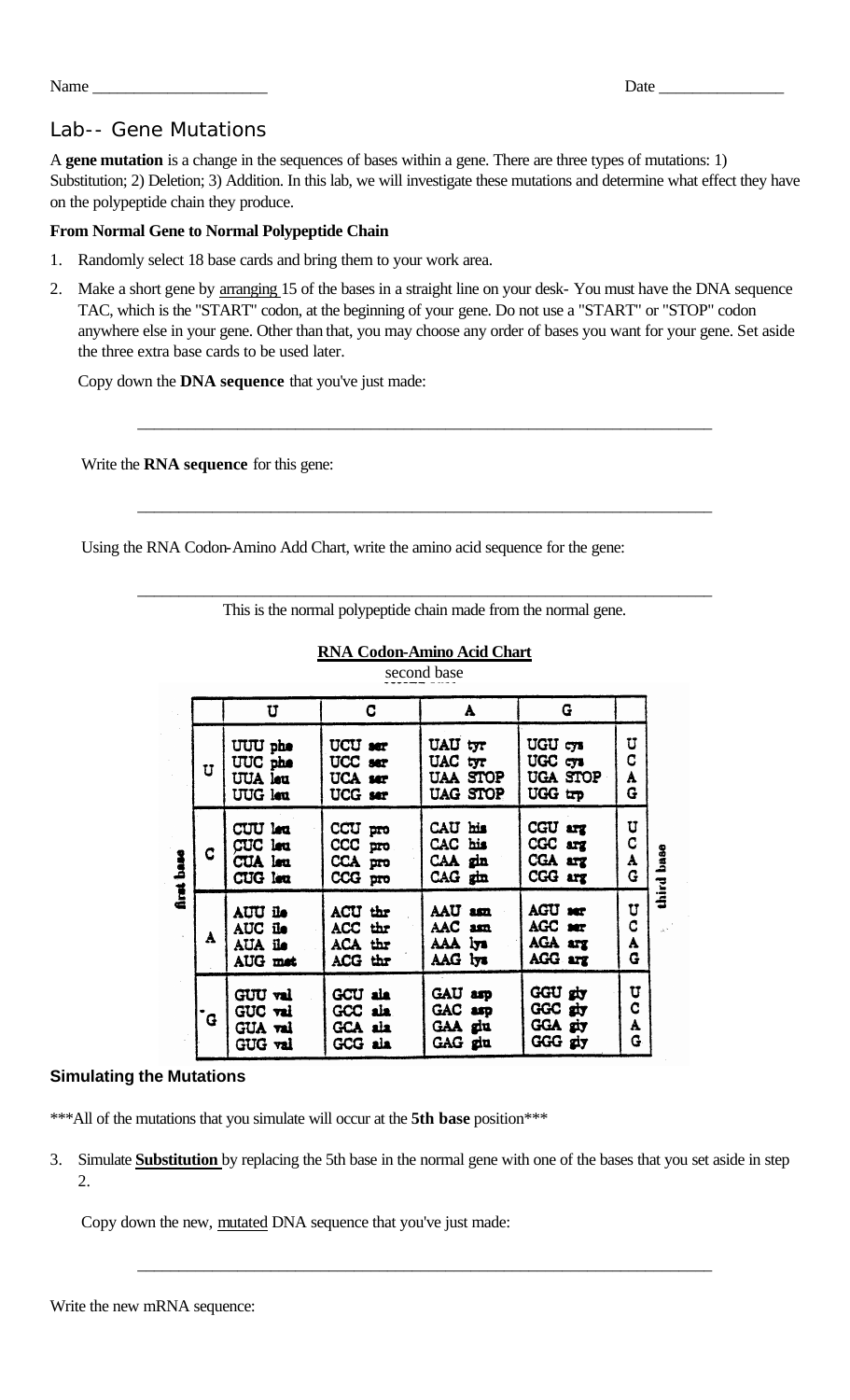Write the new amino acid sequence:

\_\_\_\_\_\_\_\_\_\_\_\_\_\_\_\_\_\_\_\_\_\_\_\_\_\_\_\_\_\_\_\_\_\_\_\_\_\_\_\_\_\_\_\_\_\_\_\_\_\_\_\_\_\_\_\_\_\_\_\_\_\_\_\_\_\_\_\_\_ This is the new polypeptide chain made from the mutated gene.

\_\_\_\_\_\_\_\_\_\_\_\_\_\_\_\_\_\_\_\_\_\_\_\_\_\_\_\_\_\_\_\_\_\_\_\_\_\_\_\_\_\_\_\_\_\_\_\_\_\_\_\_\_\_\_\_\_\_\_\_\_\_\_\_\_\_\_\_\_

How many amino acids are different from the original, normal polypeptide chain? \_\_\_\_\_\_\_\_\_\_\_\_\_\_\_\_\_\_\_

What new amino acids were included in this polypeptide chain that were not present in the original polypeptide chain?

\_\_\_\_\_\_\_\_\_\_\_\_\_\_\_\_\_\_\_\_\_\_\_\_\_\_\_\_\_\_\_\_\_\_\_\_\_\_\_\_\_\_\_\_\_\_\_\_\_\_\_\_\_\_\_\_\_\_\_\_\_\_\_\_\_\_\_\_\_

#### 4. **"Put the gene back to its original, normal DNA sequence."**

5. Simulate **Deletion** by removing the base in the 5th position (do not add any other base). All the other bases should shift over one position to the left.

\_\_\_\_\_\_\_\_\_\_\_\_\_\_\_\_\_\_\_\_\_\_\_\_\_\_\_\_\_\_\_\_\_\_\_\_\_\_\_\_\_\_\_\_\_\_\_\_\_\_\_\_\_\_\_\_\_\_\_\_\_\_\_\_\_\_\_\_\_

\_\_\_\_\_\_\_\_\_\_\_\_\_\_\_\_\_\_\_\_\_\_\_\_\_\_\_\_\_\_\_\_\_\_\_\_\_\_\_\_\_\_\_\_\_\_\_\_\_\_\_\_\_\_\_\_\_\_\_\_\_\_\_\_\_\_\_\_\_

Copy down the new, mutated DNA sequence that you've just made:

Write the new mRNA sequence:

Write the new amino acid sequence:

\_\_\_\_\_\_\_\_\_\_\_\_\_\_\_\_\_\_\_\_\_\_\_\_\_\_\_\_\_\_\_\_\_\_\_\_\_\_\_\_\_\_\_\_\_\_\_\_\_\_\_\_\_\_\_\_\_\_\_\_\_\_\_\_\_\_\_\_\_ This is the new polypeptide chain made from the mutated gene.

How many amino acids are different from the original, normal polypeptide chain?

What new amino acids were included in this polypeptide chain that were not present in the original polypeptide chain?

\_\_\_\_\_\_\_\_\_\_\_\_\_\_\_\_\_\_\_\_\_\_\_\_\_\_\_\_\_\_\_\_\_\_\_\_\_\_\_\_\_\_\_\_\_\_\_\_\_\_\_\_\_\_\_\_\_\_\_\_\_\_\_\_\_\_\_\_\_

### 6. **\*\*\*Put the gene back to its original, normal DNA sequence.'**

7. Simulate **Addition** by inserting an extra base in the 5th position (do not remove any original bases this time). All the other bases should shift over one position to *the right.*

\_\_\_\_\_\_\_\_\_\_\_\_\_\_\_\_\_\_\_\_\_\_\_\_\_\_\_\_\_\_\_\_\_\_\_\_\_\_\_\_\_\_\_\_\_\_\_\_\_\_\_\_\_\_\_\_\_\_\_\_\_\_\_\_\_\_\_\_\_

\_\_\_\_\_\_\_\_\_\_\_\_\_\_\_\_\_\_\_\_\_\_\_\_\_\_\_\_\_\_\_\_\_\_\_\_\_\_\_\_\_\_\_\_\_\_\_\_\_\_\_\_\_\_\_\_\_\_\_\_\_\_\_\_\_\_\_\_\_

Copy down the new, mutated DNA sequence that you've just made:

Write the new mRNA sequence:

Write the new amino acid sequence:

\_\_\_\_\_\_\_\_\_\_\_\_\_\_\_\_\_\_\_\_\_\_\_\_\_\_\_\_\_\_\_\_\_\_\_\_\_\_\_\_\_\_\_\_\_\_\_\_\_\_\_\_\_\_\_\_\_\_\_\_\_\_\_\_\_\_\_\_\_ This is the new polypeptide chain made from the mutated gene

How many amino acids are different from the original, normal polypeptide chain? \_\_\_\_\_\_\_\_\_\_\_\_\_\_\_\_\_\_\_